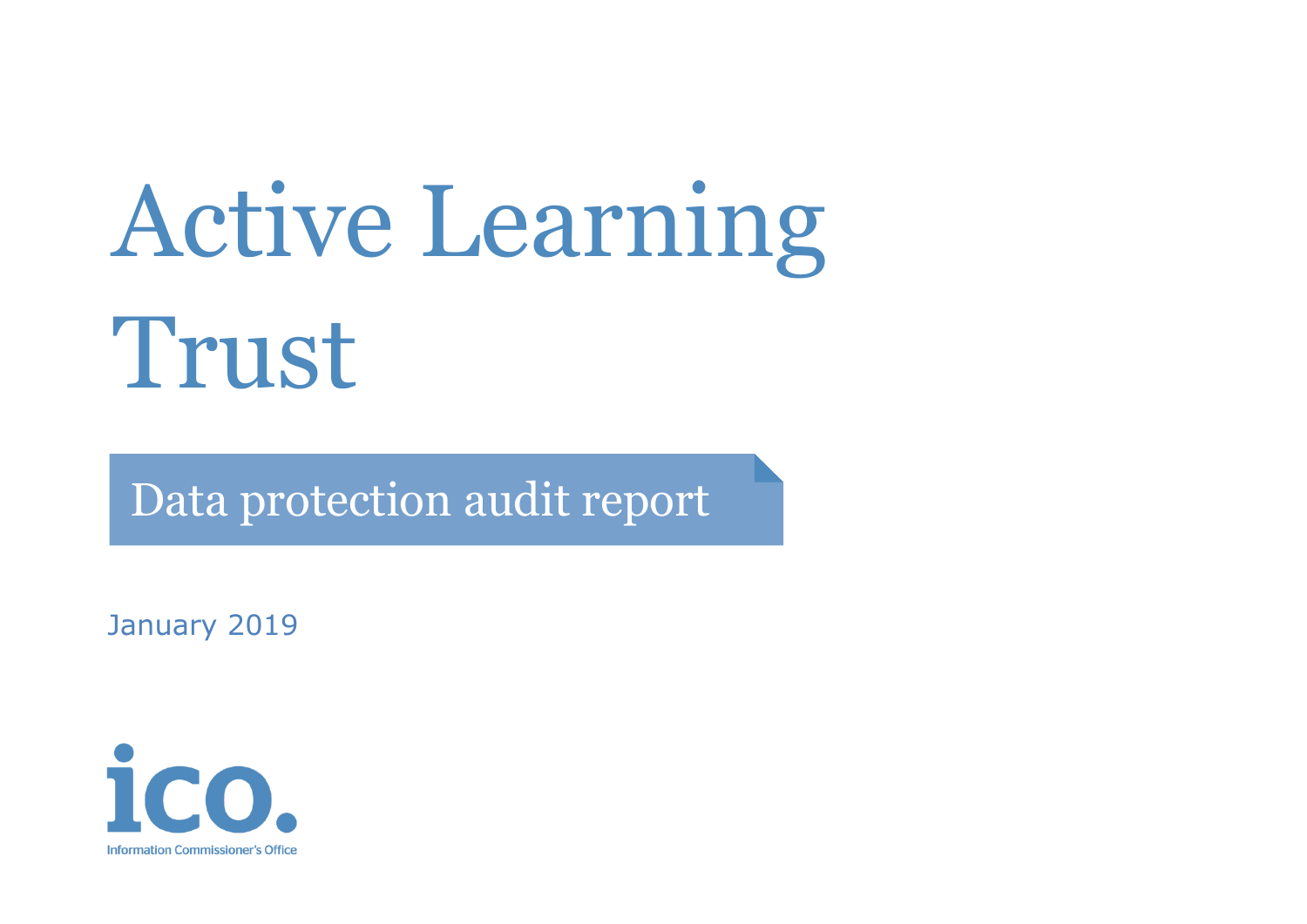## Executive summary



#### Audit Methodology

The Information Commissioner is responsible for enforcing and promoting compliance with the General Data Protection Regulation (GDPR), the Data Protection Act 2018 (DPA18) and other data protection legislation. Section 146 of the DPA18 provides the Information Commissioner's Office (ICO) with the power to conduct compulsory audits through the issue of assessment notices. Section 129 of the DPA18 allows the ICO to carry out consensual audits. The ICO sees auditing as a constructive process with real benefits for controllers and so aims to establish a participative approach.

The Active Learning Trust (ALT) agreed to a consensual audit by the ICO of its processing of personal data. An introductory meeting was held 10 May 2018 with representatives of ALT to discuss the scope of the audit.

Telephone interviews were conducted on 11 October 2018 and 15 October 2018 prior to the onsite visit. The audit fieldwork was undertaken at ALT's Office, Ely and Neale Wade Academy, March between 16 October 2018 and 18 October 2018.

The purpose of the audit is to provide the Information Commissioner and ALT with an independent assurance of the extent to which ALT within the scope of this agreed audit, is complying with data protection legislation.

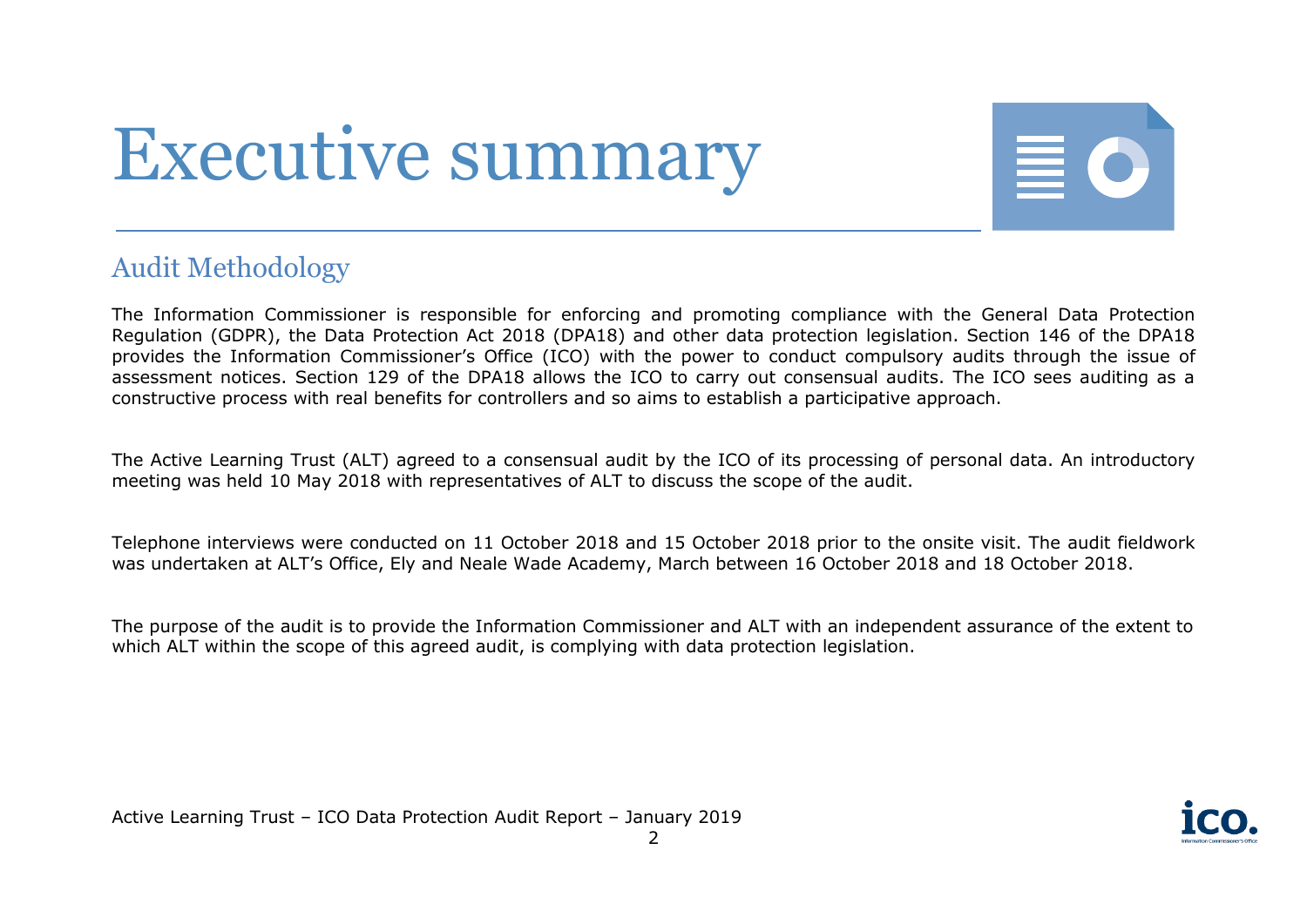It was agreed that the audit would focus on the following areas:

| <b>Scope Area</b>                                | <b>Description</b>                                                                                                                                                                                                                                                                                                 |  |
|--------------------------------------------------|--------------------------------------------------------------------------------------------------------------------------------------------------------------------------------------------------------------------------------------------------------------------------------------------------------------------|--|
| Governance & Accountability                      | The extent to which information governance accountability, policies and procedures,<br>performance measurement controls, and reporting mechanisms to monitor data<br>protection compliance to both the GDPR and national data protection legislation are in<br>place and in operation throughout the organisation. |  |
| Requests for personal data<br>& data portability | There are appropriate procedures in operation for recognising and responding to<br>individuals' requests for access to or to transfer their personal data.                                                                                                                                                         |  |
| Data Sharing                                     | The design and operation of controls to ensure the sharing of personal data complies<br>with the principles of all data protection legislation.                                                                                                                                                                    |  |

The audit was conducted following the Information Commissioner's data protection audit methodology. The key elements of this are a desk-based review of selected policies and procedures, on-site visits including interviews with selected staff, and an inspection of selected records.

Where weaknesses were identified recommendations have been made, primarily around enhancing existing processes to facilitate compliance with data protection legislation. In order to assist ALT in implementing the recommendations each has been assigned a priority rating based upon the risks that they are intended to address. The ratings are assigned based upon the ICO's assessment of the risks involved. ALT's priorities and risk appetite may vary and, therefore, they should undertake their own assessments of the risks identified.

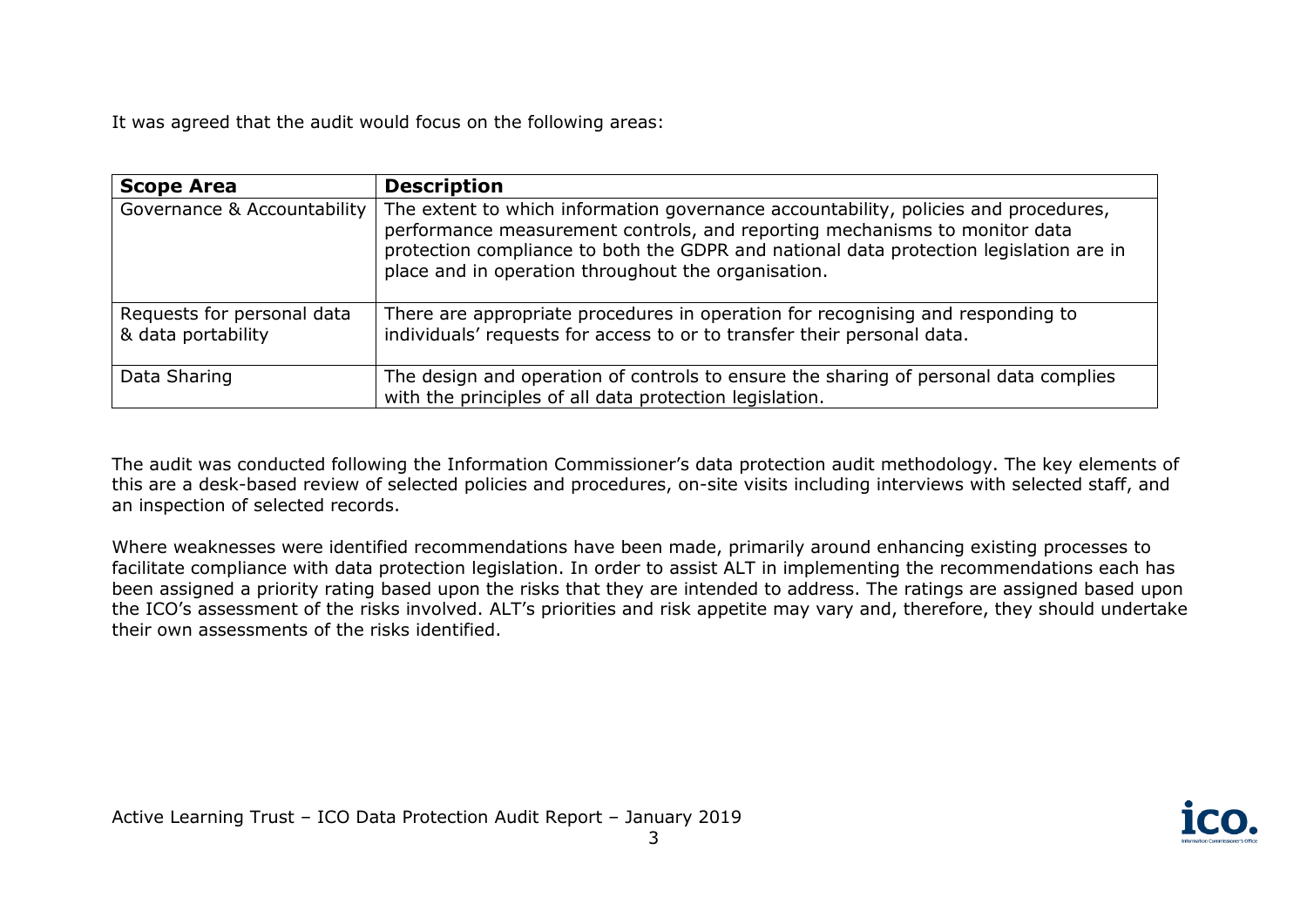### Audit Summary

| <b>Audit Scope Area</b>                          | <b>Assurance Rating</b> | Overall opinion                                                                                                                                                                                                                                                                                         |
|--------------------------------------------------|-------------------------|---------------------------------------------------------------------------------------------------------------------------------------------------------------------------------------------------------------------------------------------------------------------------------------------------------|
| Governance & Accountability                      | Reasonable              | There is a reasonable level of assurance that processes and<br>procedures are in place and are delivering data protection<br>compliance. The audit has identified some scope for improvement in<br>existing arrangements to reduce the risk of non-compliance with<br>data protection legislation.      |
| Requests for personal data & data<br>portability | Reasonable              | There is a reasonable level of assurance that processes and<br>procedures are in place and are delivering data protection<br>compliance. The audit has identified some scope for improvement in<br>existing arrangements to reduce the risk of non-compliance with<br>data protection legislation.      |
| Data Sharing                                     | Limited                 | There is a limited level of assurance that processes and procedures<br>are in place and are delivering data protection compliance. The<br>audit has identified considerable scope for improvement in existing<br>arrangements to reduce the risk of non-compliance with data<br>protection legislation. |

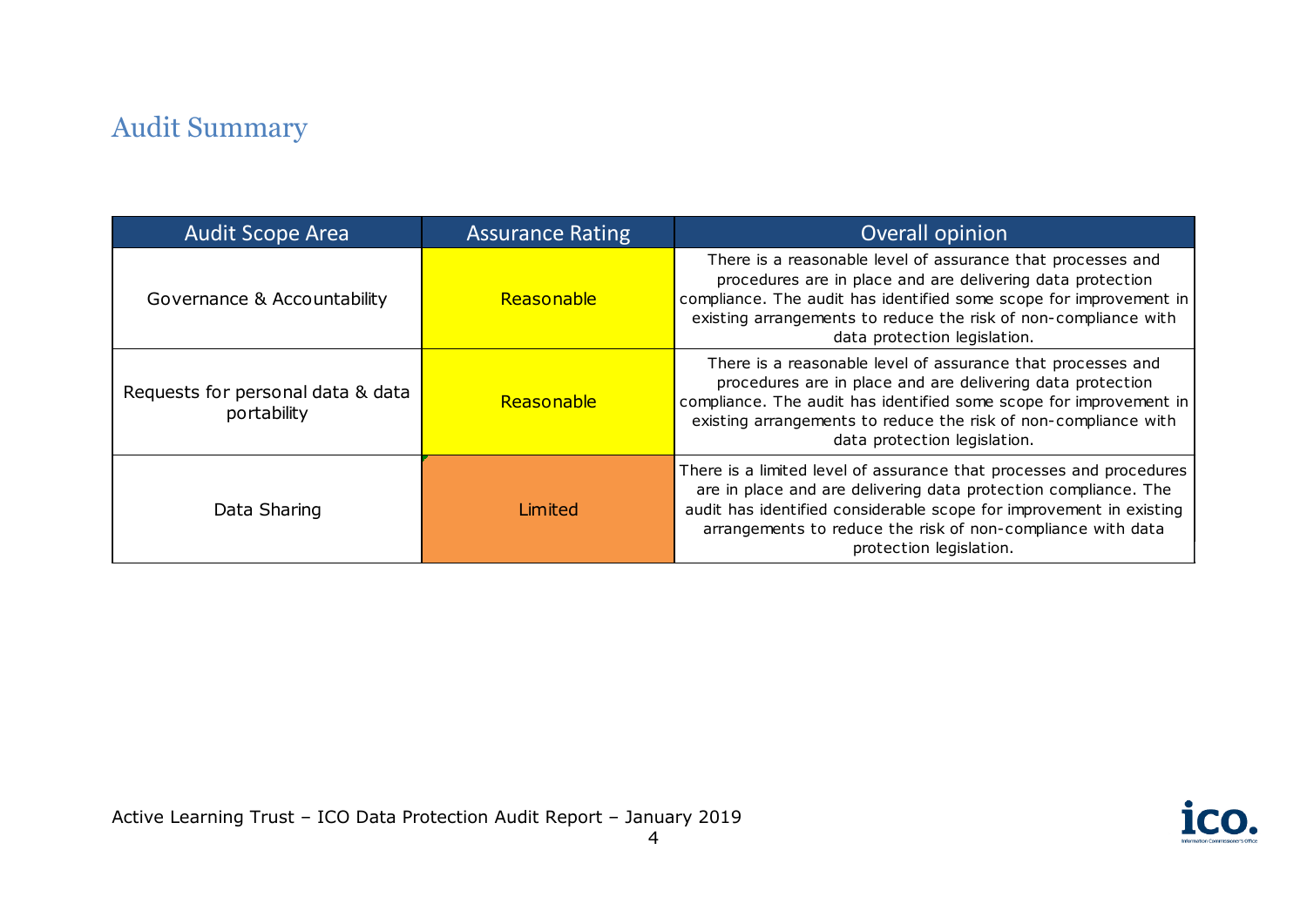#### Priority Recommendations



Active Learning Trust – ICO Data Protection Audit Report – January 2019

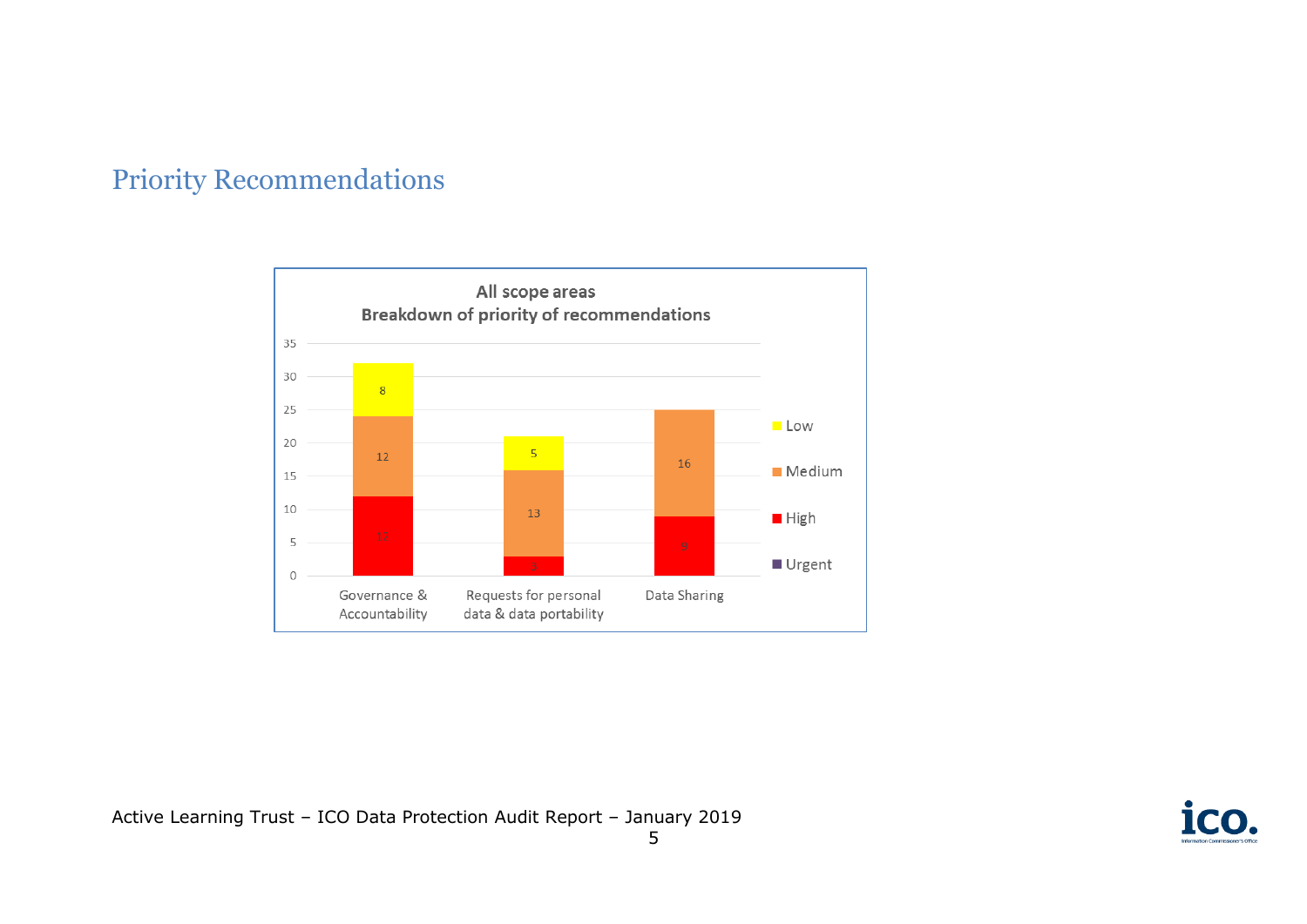#### Graphs and Charts



Active Learning Trust – ICO Data Protection Audit Report – January 2019

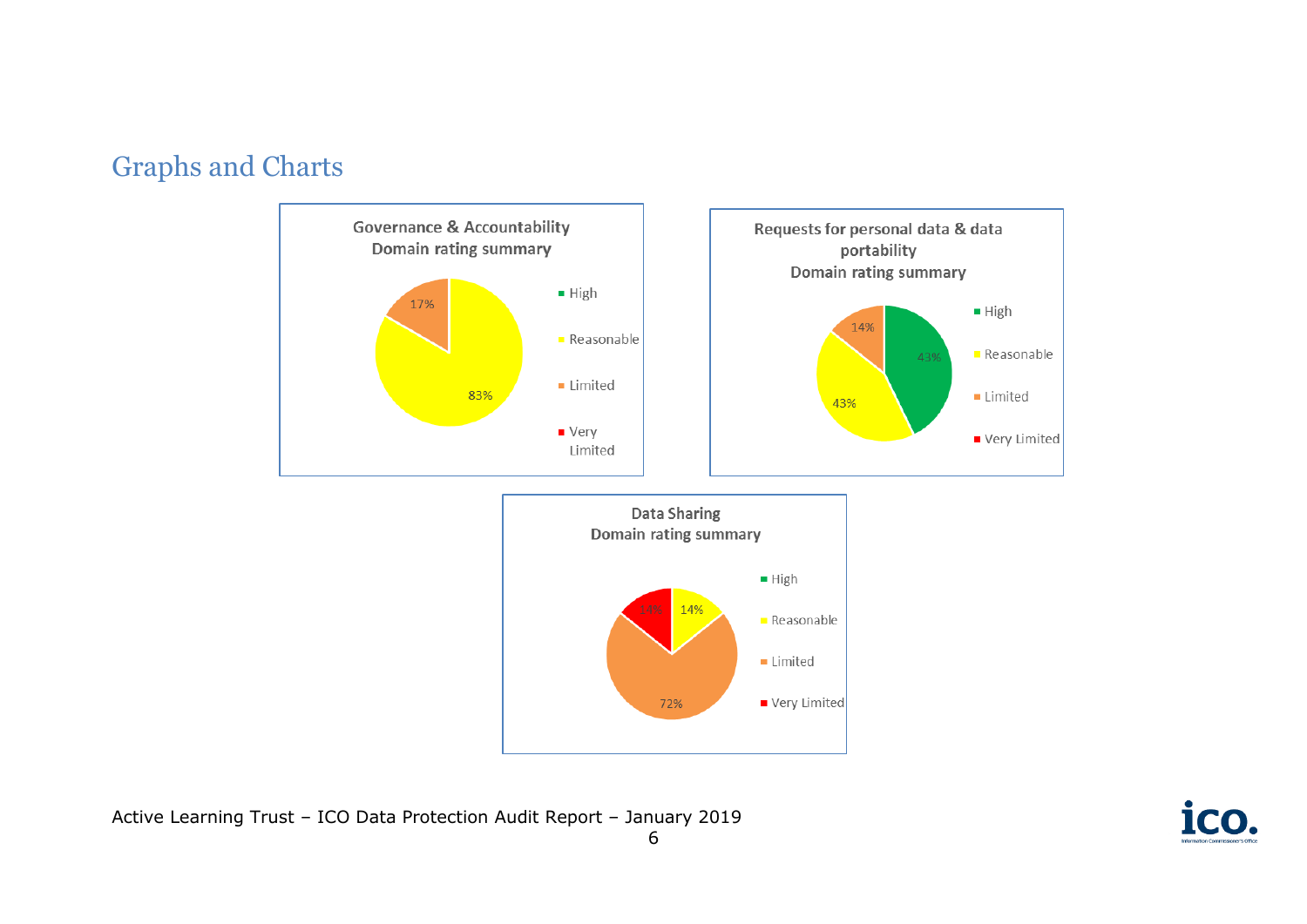#### Good Practice

It is acknowledged that ALT have focused key resources and taken considerable steps over the last six months to address GDPR compliance. ALT have introduced a number of measures, such as a suite of Information Governance Policies, a GDPR Toolkit, data protection newsletters as well as ICT security audits and IT standards which have made a positive impact on their GDPR compliance. In addition, there is a comprehensive policy and procedure for subject access requests as well as a model letter pack.

#### Areas for Improvement

ALT should document fully its risk management process, including how risks are escalated.

A programme of regular internal data protection audits should be implemented. Routine compliance checks should be recorded and reported on.

ALT should introduce annual, mandatory information governance training for all staff and report on this as a key performance indicator. Training should include how staff should recognise a subject access request.

Specialist training for key staff in areas such as subject access requests, data sharing, and data protection impact assessments should be introduced.

ALT should document fully its approach to data sharing and record the details of all data sharing and data sharing decisions centrally.

A process for dealing with ad hoc disclosures should be formulated and embedded.